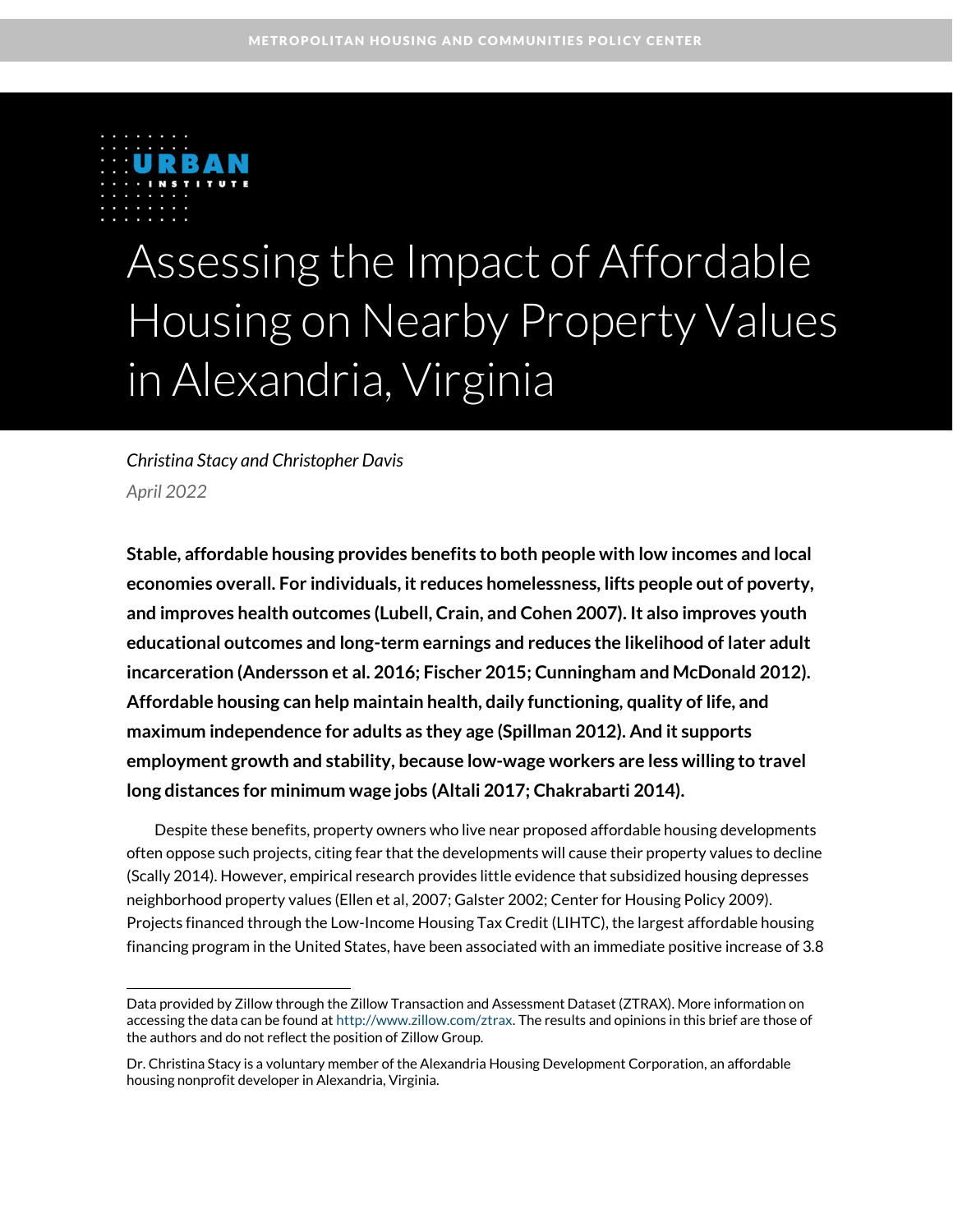percentage points in nearby property values (Ellen et al. 2007). Another study found that LIHTC properties, on average, revitalize low-income neighborhoods, increasing house prices by 6.5 percent, lowering crime rates, and attracting racially and income-diverse populations (Diamond and McQuade 2016). However, some studies have found that LIHTC developments in higher-income areas are associated with house price declines (Diamond and McQuade 2016; Woo, Joh, and Van Zandt 2016). Other types of affordable developments, such as those funded by new markets tax credits, have not been found to depress property values and can increase property values under certain conditions (Theodos et al. 2021).

It is unclear what conditions and which types of affordable housing developments affect property values differentially, and many local governments require their own analyses to help inform community debates. To add to this knowledge base, we use Zillow's assessor and real estate database to estimate the relationship between affordable housing developments in Alexandria, Virginia, and sales prices of nearby single-family homes, duplexes, cooperatives, and residential condominiums between 2000 and 2020 (Zillow 2021). We use a repeat sales model that estimates the change in sales prices before and after an affordable housing development is built near a home. The model compares those changes with changes in the sales prices of other residential units in Alexandria, thus isolating the relationship between the development and changes in property values.

We find that affordable units in the city of Alexandria are associated with a small but statistically significant *increase* in property values of 0.09 percent within 1/16 of a mile of a development, on average—a distance comparable to a typical urban block. These results are robust to other radii and comparison groups, such as comparing homes within a block with homes within a few blocks or comparing homes within a block with homes between half a mile and one mile away. When we remove set-asides—defined as affordable housing units within market-rate developments—the coefficient increases to 0.11 percent, confirming that set-asides are not driving these results. And when we split the effects by the baseline income of neighborhoods to see whether affordable housing construction in lower-income neighborhoods is driving the results, we find the opposite of prior research: in Alexandria, affordable housing in higher-income neighborhoods has a positive and highly significant effect on surrounding home values, as does affordable housing in lower-income neighborhoods. This calls into question prior findings that affordable housing in high-income areas necessarily causes nearby property values to decline.

The positive relationship between affordable units and nearby home sales in Alexandria may reflect strong local oversight and the close relationship between the city and affordable housing developers. Various municipal measures help ensure that new or preserved developments fulfill strict requirements for design, development, maintenance, and operation. Other cities have shared that they are unhappy with affordable housing in their jurisdictions, which they believe is because they have little local oversight over the developments. $^1$  Alexandria's close partnerships with affordable housing developers and oversight of affordable housing may explain the positive effects found here.

These findings show that multifamily affordable housing developments in Alexandria do not cause a decline in nearby property values, as some fear, but are actually associated with a small but statistically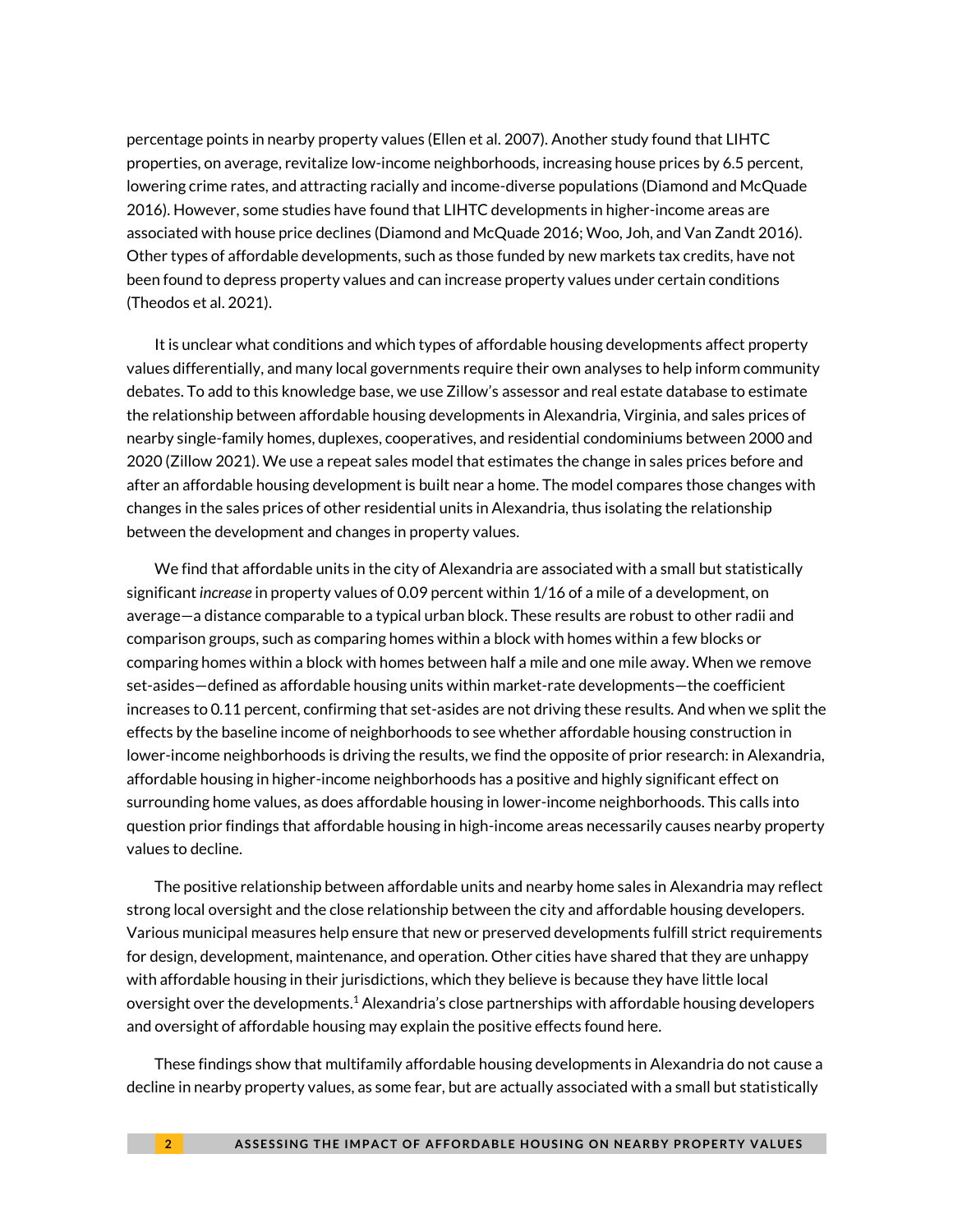significant increase in nearby values. This should ease residents' concerns about their impact on neighborhoods and bolster support for increased development.

# Background

Alexandria, Virginia, a suburb of Washington, DC, had an estimated population of 159,200 in 2020. The city lost 78 percent of its market-rate affordable units—defined as nonsubsidized rental units affordable to households earning 60 percent of the area median income (AMI)—between 2000 and 2020. <sup>2</sup> 2019 estimates generated by the Urban Institute predict that the city will need an additional 13,600 housing units to accommodate household growth from 2015 to 2030 (Turner et al. 2019), and most of those units need to be affordable to middle- and low-income households.

However, producing and preserving affordable units can be a challenge as some residents oppose their development on the grounds that it will depress their property values.<sup>3</sup> To explore whether this is true, we estimate the relationship between the development of 40 multifamily affordable housing developments that began providing subsidized rental units between 2000 and 2020 and nearby property values.

The developments included in our analysis are shown in figure 1 and table 1. This list includes 6 public housing developments, 18 market-rate developments that include affordable set-asides, and 16 developments that were built or preserved by affordable housing developers and include all affordable units. Some of the developments were new construction; others were converted to affordable housing or preserved through redevelopment in partnership with a market-rate developer.

Affordability levels in the developments range from units affordable to families whose incomes are between 0 and 30 percent of AMI to those affordable to families with incomes between 60 and 80 percent of AMI. The number of affordable units in each development ranges from 2 to 244 and accounts for 1 to 100 percent of the total units in the development. To account for this range, our model uses the number of affordable units as the treatment variable, rather than the number of developments.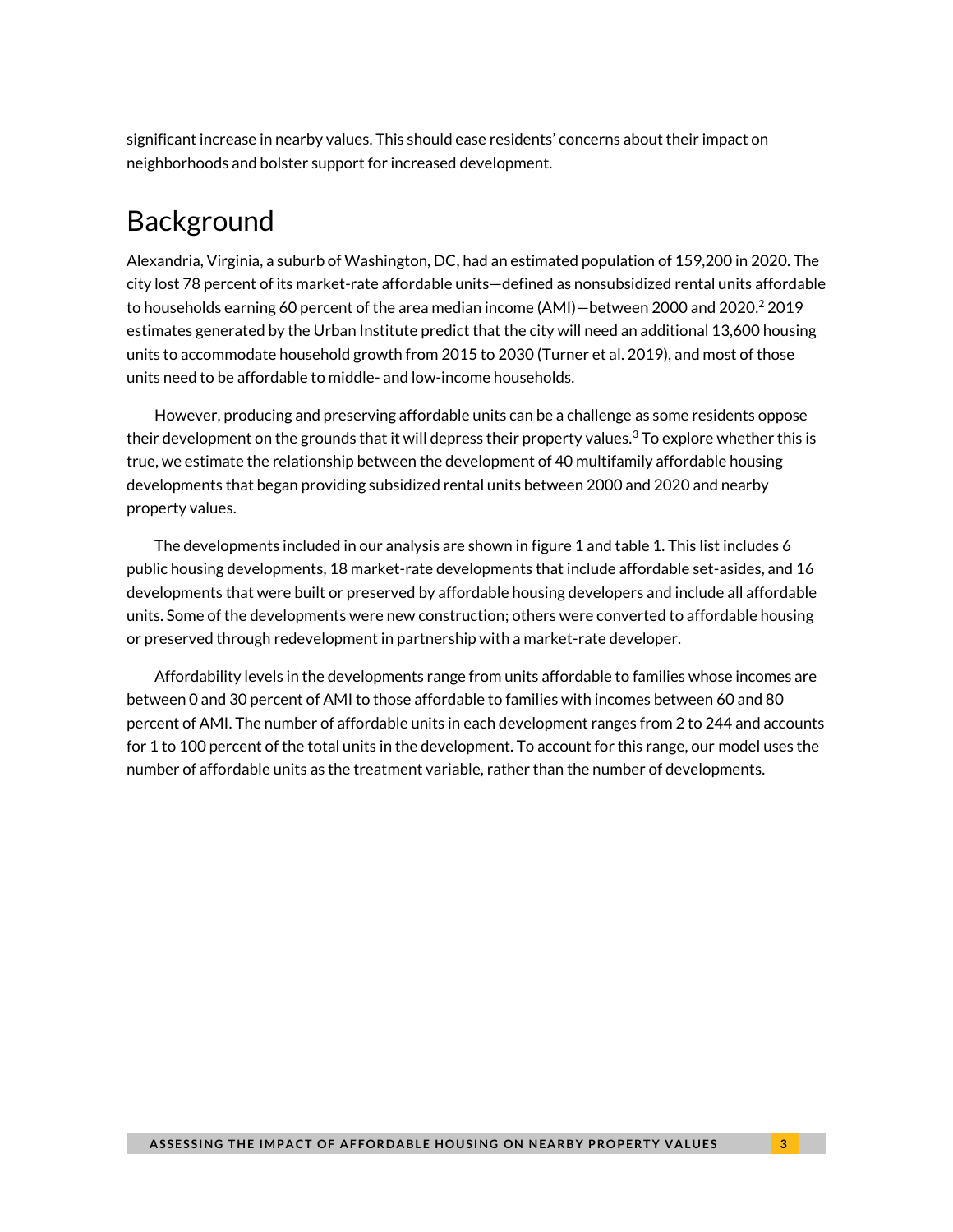#### FIGURE 1

**Multifamily Affordable Housing Developments in Alexandria, Virginia, between 2000 and 2020, Overlaid with Average Home Sale Price in 2000**



**Source:** Authors' calculations from city of Alexandria administrative data and Zillow ZTRAX home sales data (Zillow 2021). Home sale price is inflation-adjusted to 2020 dollars.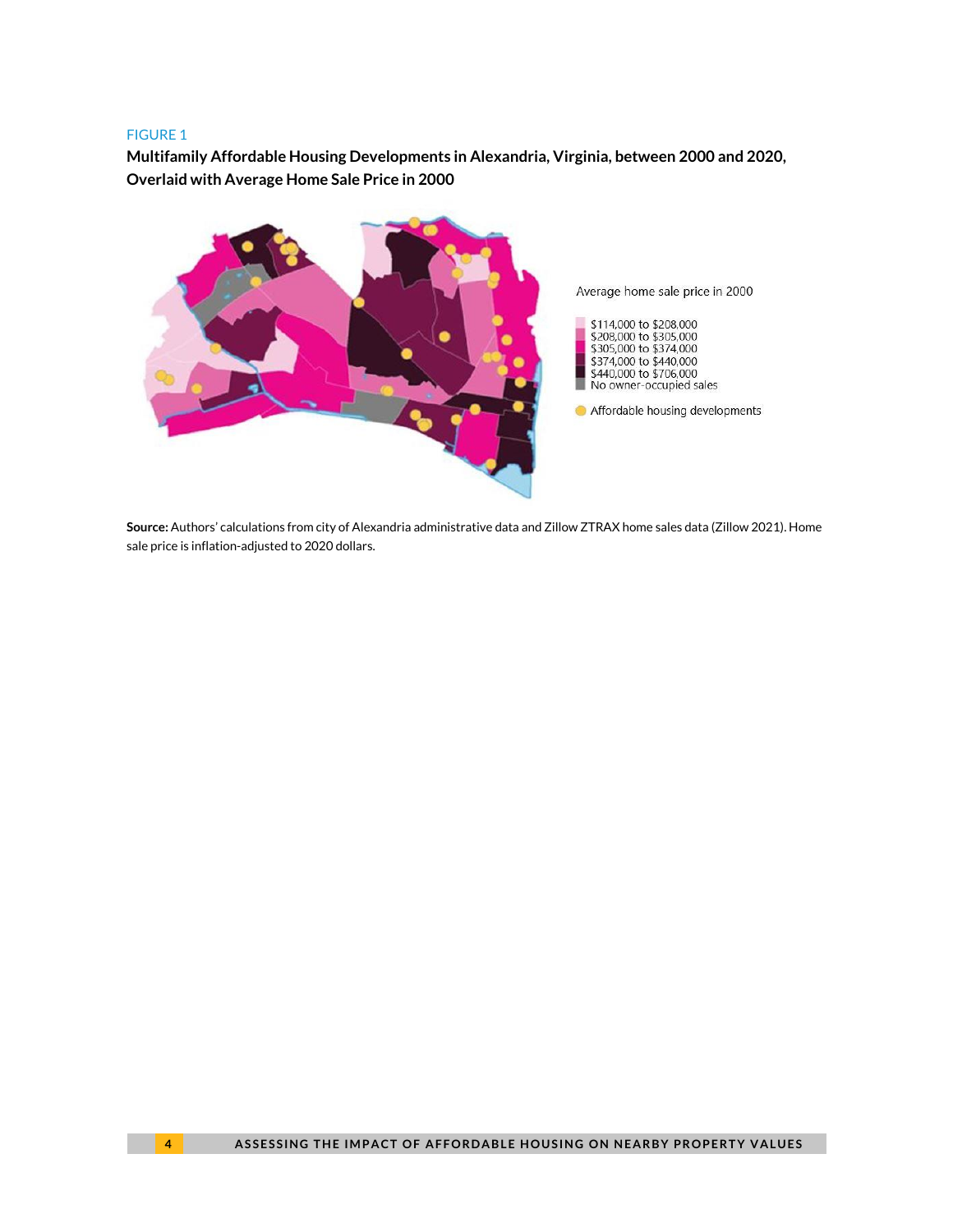### **Multifamily Affordable Housing Developments in Alexandria, Virginia, Where Assistance Began between 2000 and 2020**

| <b>Project name</b>                    | Year<br>assistance<br>began | Set-<br>asides | <b>Public</b><br>housing | Origin                                   | Level of<br>affordability of<br>affordable units<br>(percent of AMI) | Committed<br>affordable<br>units | <b>Total</b><br>units in<br>complex | Percent<br>affordable |
|----------------------------------------|-----------------------------|----------------|--------------------------|------------------------------------------|----------------------------------------------------------------------|----------------------------------|-------------------------------------|-----------------------|
| Potomac West<br>Apartments             | 2001                        | <b>No</b>      | <b>No</b>                | Conversion to<br>affordable housing      | $60 - 80$                                                            | 45                               | 60                                  | 75%                   |
| Lynhaven Apartments                    | 2002                        | <b>No</b>      | <b>No</b>                | Conversion to<br>affordable housing      | $50 - 60$                                                            | 28                               | 28                                  | 100%                  |
| Chatham Square                         | 2004                        | <b>No</b>      | Yes                      | Preservation<br>through<br>redevelopment | $0 - 30$                                                             | 52                               | 151                                 | 34%                   |
| Northampton Place                      | 2005                        | Yes            | No                       | New construction                         | 60                                                                   | 12                               | 275                                 | 4%                    |
| <b>BWR/Reynolds</b>                    | 2005                        | No             | Yes                      | New construction                         | $0 - 30$                                                             | 18                               | 18                                  | 100%                  |
| <b>BWR/Whiting</b>                     | 2005                        | No             | Yes                      | New construction                         | $0 - 30$                                                             | 24                               | 24                                  | 100%                  |
| <b>Beverly Park</b><br>Apartments      | 2005                        | No             | No                       | Conversion to<br>affordable housing      | 60                                                                   | 33                               | 33                                  | 100%                  |
| Arbelo Apartments                      | 2006                        | <b>No</b>      | <b>No</b>                | Conversion to<br>affordable housing      | 60                                                                   | 34                               | 34                                  | 100%                  |
| Lacy Court Apartments                  | 2006                        | <b>No</b>      | No                       | Conversion to<br>affordable housing      | $40 - 60$                                                            | 44                               | 44                                  | 100%                  |
| ParcView Apartments                    | 2006                        | No             | No                       | Conversion to<br>affordable housing      | 60                                                                   | 120                              | 149                                 | 81%                   |
| Carlyle Place                          | 2007                        | Yes            | No                       | New construction                         | 60                                                                   | 13                               | 326                                 | 4%                    |
| <b>BWR/Braddock</b>                    | 2007                        | <b>No</b>      | Yes                      | New construction                         | $0 - 30$                                                             | 6                                | 6                                   | 100%                  |
| <b>Halstead Tower</b>                  | 2007                        | Yes            | No                       | New construction                         | 60                                                                   | 9                                | 174                                 | 5%                    |
| Meridian at Eisenhower<br>Station      | 2007                        | Yes            | <b>No</b>                | New construction                         | 60                                                                   | 15                               | 369                                 | 4%                    |
| The Alexander                          | 2007                        | Yes            | No                       | New construction                         | 60                                                                   | 13                               | 275                                 | 5%                    |
| Longview Terrace                       | 2007                        | <b>No</b>      | No                       | Conversion to<br>affordable housing      | 60                                                                   | 41                               | 41                                  | 100%                  |
| The Tuscany Apartments                 | 2007                        | Yes            | No                       | New construction                         | 60                                                                   | $\overline{2}$                   | 104                                 | 2%                    |
| The Station at Potomac<br>Yard         | 2009                        | <b>No</b>      | No                       | New construction                         | $60 - 80$                                                            | 64                               | 64                                  | 100%                  |
| Alexandria Crossing at<br>Old Dominion | 2009                        | <b>No</b>      | Yes                      | New construction                         | $0 - 30$                                                             | 36                               | 54                                  | 67%                   |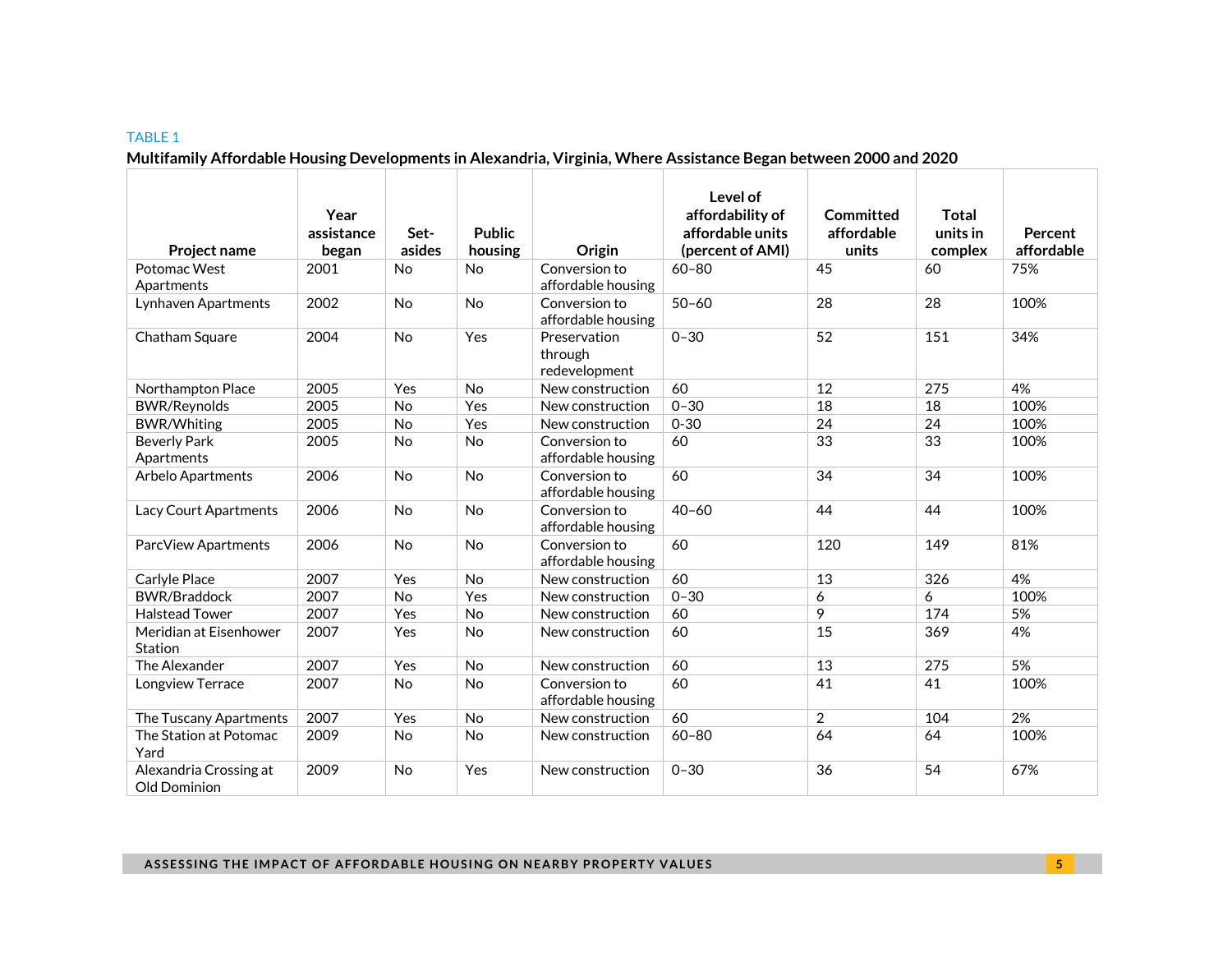| <b>Project name</b>                         | Year<br>assistance<br>began | Set-<br>asides | <b>Public</b><br>housing | Origin                                   | Level of<br>affordability of<br>affordable units<br>(percent of AMI) | Committed<br>affordable<br>units | <b>Total</b><br>units in<br>complex | Percent<br>affordable |
|---------------------------------------------|-----------------------------|----------------|--------------------------|------------------------------------------|----------------------------------------------------------------------|----------------------------------|-------------------------------------|-----------------------|
| Alexandria Crossing at<br><b>West Glebe</b> | 2009                        | <b>No</b>      | Yes                      | New construction                         | $0 - 30$                                                             | 48                               | 48                                  | 100%                  |
| Del Ray Central                             | 2010                        | Yes            | <b>No</b>                | New construction                         | 60                                                                   | 9                                | 141                                 | 6%                    |
| <b>Beasley Square</b>                       | 2011                        | No             | No                       | New construction                         | 60                                                                   | 8                                | 8                                   | 100%                  |
| Post Carlyle Square II                      | 2012                        | Yes            | No                       | New construction                         | 60                                                                   | 6                                | 344                                 | 2%                    |
| <b>Old Town Commons</b>                     | 2013                        | No             | Partial                  | Preservation<br>through<br>redevelopment | $0 - 30$                                                             | 134                              | 379                                 | 35%                   |
| Station 650 at Potomac<br>Yard              | 2015                        | Yes            | No                       | New construction                         | 60                                                                   | 8                                | 186                                 | 4%                    |
| The Bradley                                 | 2015                        | Yes            | <b>No</b>                | New construction                         | 60                                                                   | 10                               | 159                                 | 6%                    |
| Notch <sub>8</sub>                          | 2015                        | Yes            | <b>No</b>                | New construction                         | 60                                                                   | 12                               | 252                                 | 5%                    |
| Parc Meridian at<br>Eisenhower Station      | 2016                        | Yes            | No                       | New construction                         | 60                                                                   | 33                               | 505                                 | 7%                    |
| Jackson Crossing                            | 2016                        | No             | No                       | New construction                         | 60                                                                   | 78                               | 78                                  | 100%                  |
| Southern Towers                             | 2016                        | Yes            | <b>No</b>                | Conversion to<br>affordable housing      | $55 - 60$                                                            | 105                              | 2,184                               | 5%                    |
| The Thornton                                | 2018                        | Yes            | <b>No</b>                | New construction                         | 60                                                                   | 24                               | 443                                 | 5%                    |
| St. James Plaza                             | 2018                        | No             | No                       | New construction                         | $40 - 60$                                                            | 93                               | 93                                  | 100%                  |
| Silverado Alexandria<br>Memory Care         | 2018                        | Yes            | <b>No</b>                | New construction                         | $0 - 80$                                                             | $\overline{2}$                   | 66                                  | 3%                    |
| Gables Old Town North                       | 2019                        | Yes            | No                       | New construction                         | 60                                                                   | 9                                | 232                                 | 4%                    |
| <b>Ellsworth Apartments</b>                 | 2019                        | <b>No</b>      | No                       | Conversion to<br>affordable housing      | $50 - 60$                                                            | 20                               | 20                                  | 100%                  |
| The Nexus at West Alex                      | 2019                        | No             | <b>No</b>                | New construction                         | $40 - 60$                                                            | 74                               | 74                                  | 100%                  |
| Parkstone                                   | 2020                        | No             | No                       | Conversion to<br>affordable housing      | $60 - 80$                                                            | 244                              | 326                                 | 75%                   |
| The Foundry                                 | 2020                        | Yes            | <b>No</b>                | New construction                         | $60 - 80$                                                            | 5                                | 520                                 | 1%                    |
| Denizen Apartments at<br>Eisenhower Square  | 2020                        | Yes            | No                       | New construction                         | 60                                                                   | 13                               | 336                                 | 4%                    |
| The Bloom                                   | 2020                        | <b>No</b>      | No                       | New construction                         | $40 - 60$                                                            | 97                               | 97                                  | 100%                  |

**Source:** City of Alexandria administrative data.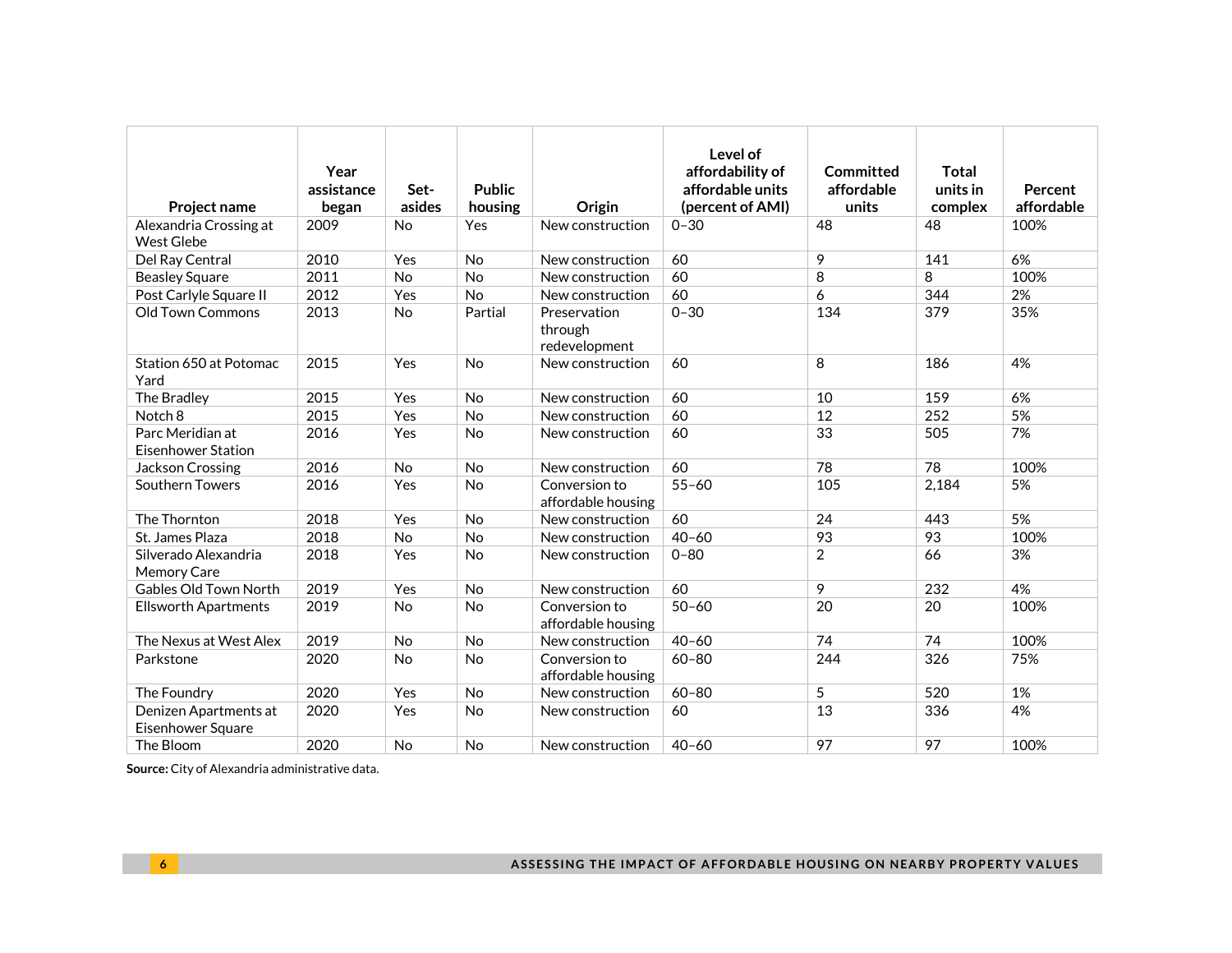### **Descriptive Statistics of Census Tracts with and without Affordable Units in Alexandria, Virginia**

|                          | Never had<br>affordable housing<br>units between<br>2000 and 2020 | <b>Had affordable</b><br>housing units<br>between 2000<br>and 2020 | <b>Had affordable</b><br>set-aside units<br>between 2000<br>and 2020 | Had affordable<br>units that were<br>not set-asides<br>between 2000<br>and 2020 |
|--------------------------|-------------------------------------------------------------------|--------------------------------------------------------------------|----------------------------------------------------------------------|---------------------------------------------------------------------------------|
| Population               | 2.978                                                             | 4.408                                                              | 3.078                                                                | 4.705                                                                           |
| Median household income  | \$86,360                                                          | \$69,783                                                           | \$56,662                                                             | \$72,718                                                                        |
| Unemployment             | 2.70%                                                             | 3.43%                                                              | 3.81%                                                                | 3.34%                                                                           |
| Percentage in poverty    | 7.22%                                                             | 11.15%                                                             | 10.01%                                                               | 11.41%                                                                          |
| Share of people of color | 44.93%                                                            | 53.63%                                                             | 52.10%                                                               | 53.86%                                                                          |

**Sources:** Authors' calculations from city of Alexandria administrative data and the 2000 Census.

**Notes:** Numbers reflect weighted averages, weighted by the total number of affordable units in the census tract between 2000 and 2020.

# Methods

Our primary analysis uses an analytic sample that includes properties that were sold more than once between 2000 and 2020 within the city of Alexandria and properties that were sold more than once outside of the city that were also within 1 mile of an affordable housing development in our sample (i.e., properties just outside the city's borders located near affordable housing developments). We drop sales that were greater than \$10 million since they appear to be data errors rather than true sales.

The main model estimates the linear relationship between the natural log of sales prices within 1/16 of a mile of each affordable housing development, before and after the year the assistance began compared with all other properties in the city that sold more than once—while controlling for housing characteristics by incorporating a fixed effect, or dummy variable, for each property. This "repeat sales" model strives to eliminate omitted variable bias by examining multiple sales of the same properties over time. This controls for attributes about each property that do not change over time. We also control for changes in the housing market at the city level to account for overall trends in the housing market.

The treatment variable in the regression is the number of affordable units in each development. This allows us to weight the development by size (or number of affordable units) and allows developments with more affordable units to count for more than ones with a small number of affordable units.

To examine the spatial impacts, we also estimate mutually exclusive treatment effects for each 1/16-mile ring around a project, up to 1 mile. This analysis allows us to observe the geographic relationship between affordable housing and nearby property values over space. If a property is within 1 mile of more than one development, our model counts the affordable units in both of those developments in the treatment variable.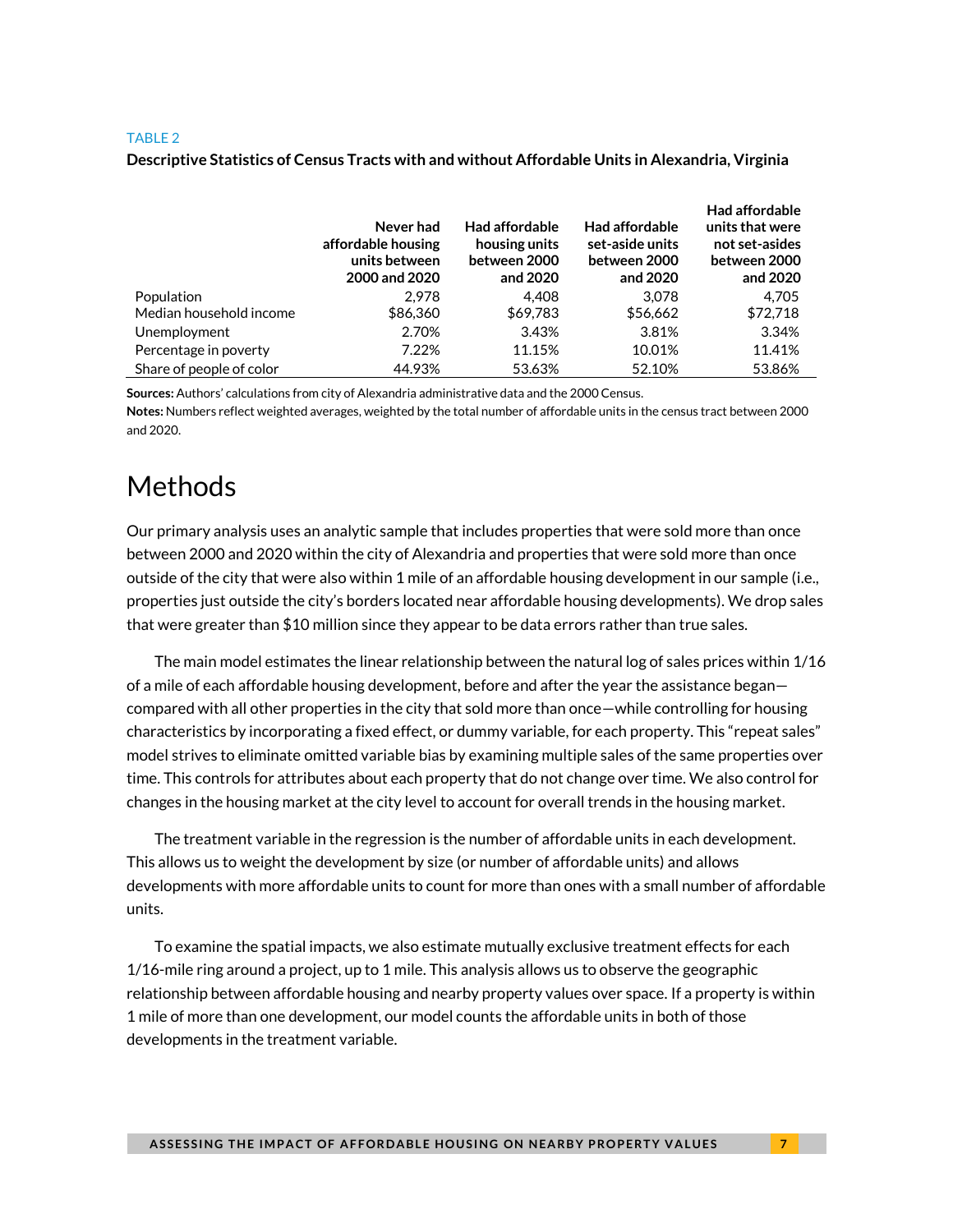Finally, we conduct a series of checks to ensure that our results are robust to alternative treatment and control radii. This includes increasing the size of each treatment variable and including a development window control two years before and after the development opened to account for anticipatory effects and to give residents time to move in.

## **Data**

We use two main sources of data for this analysis: administrative data from the city of Alexandria about multifamily affordable housing developments that began assistance between 2000 and 2020 and sales data from the Zillow Transaction and Assessment Dataset (ZTRAX) (Zillow 2021). These data are available from 2000 to 2020 and contain multiple characteristics related to sales and building parcels, including the number of units, year the building was built, size of the parcel, sale amount, and sale type.

# Results

We find that affordable housing units in Alexandria are associated with an increase in property values of 0.09 percent within 1/16 of a mile of a development, on average (table 3). This effect is statistically significant at the 1 percent level, roughly meaning that there is a 99 percent chance of a positive value.

### TABLE 3

### **The Relationship between Affordable Housing and Property Values**

*Average treatment effects for affordable housing on property values within 1/16 of a mile of a development*

|                          | In sales price |
|--------------------------|----------------|
| Affordable housing units | $0.09\%***$    |
|                          | (0.03%)        |
| Number of observations   | 57.998         |
| Adjusted R-squared       | 046            |

**Source:** Authors' calculations from ZTRAX (Zillow 2021) and city of Alexandria administrative data.

**Notes:** Impact estimates show the effect of affordable housing units and developments on nearby property values. We estimate changes in sales prices using a repeat sales model over all property sales within 1 mile of an affordable housing development. Dollars are adjusted to inflation for 2021. Standard errors (listed in parentheses) are heteroskedastic robust and are clustered at the property level. All regressions include property and quarter fixed effects.

\*\*\* p < 0.01; \*\* p < 0.05; \* p < 0.10

Over space, affordable housing units are associated with a positive and statistically significant effect on properties within 1/16 of a mile of a unit but have no effect on properties between 1/16 of a mile and 3/16 of a mile (figure 2). Affordable housing units are associated with an increase in property values for each 1/16-mile ring after that, but at a much lower level, suggesting that those coefficients reflect the placement of the units in growing neighborhoods rather than representing the true impact of an affordable unit.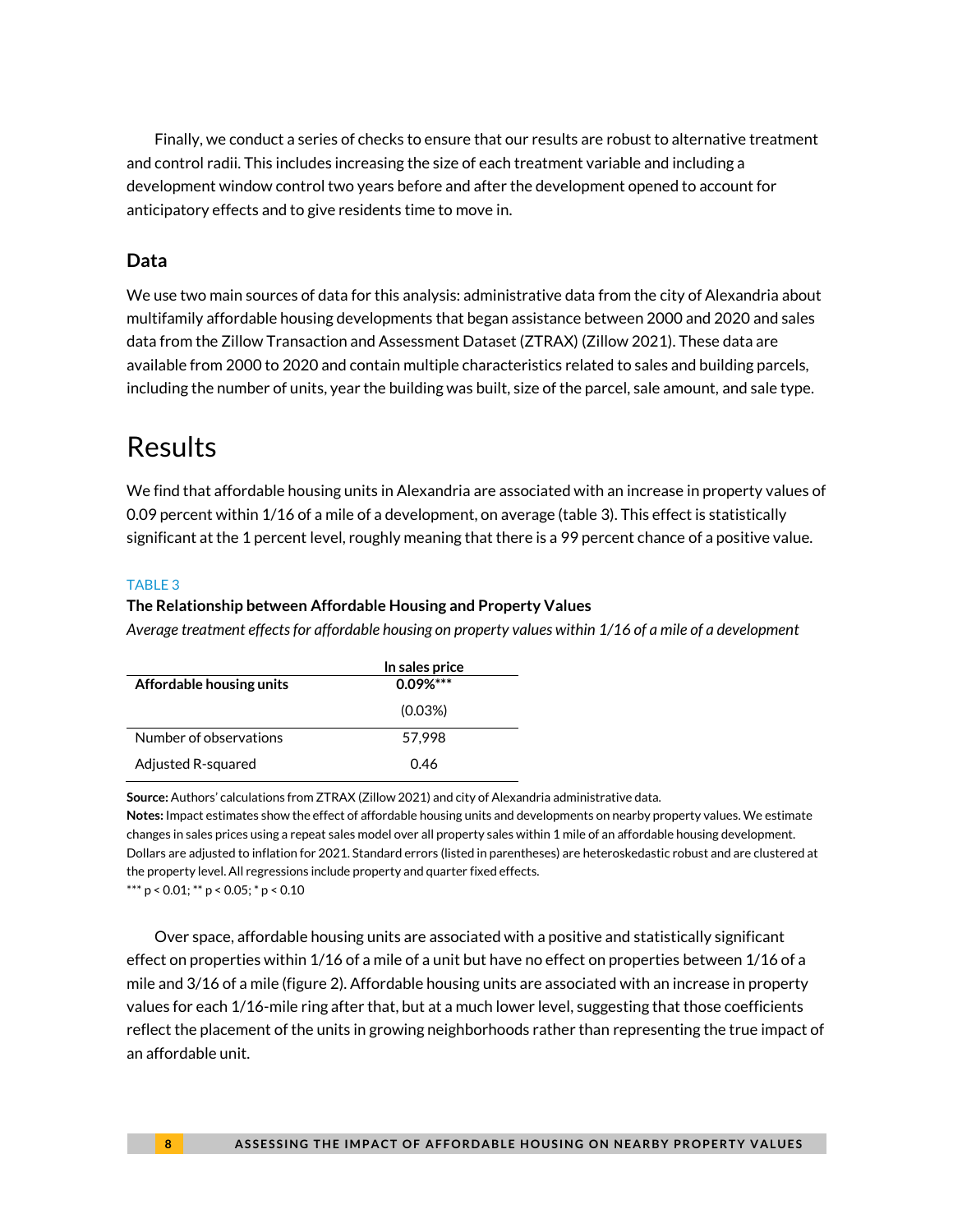#### FIGURE 2

#### **The Relationship between Affordable Housing Units and Property Values over Space**

Distance to affordable housing development



**Source:** Authors' calculations from ZTRAX (Zillow 2021) and city of Alexandria administrative data. **Notes:** Impact estimates show the effect of affordable housing units and developments on nearby property values. We estimate changes in sales prices using a repeat sales model over all property sales within 1 mile of an affordable housing development. Dollars are adjusted to inflation for 2021. Confidence intervals at the 95 percent level (shown as lines) are heteroskedastic robust and are clustered at the property level. All regressions include property and quarter fixed effects. Coefficients shown in red are statistically significant at the 5 percent level, and coefficients shown in blue are not significant.

### **Removing Set-Asides**

Because affordable units in set-asides often account for a small portion of the overall number of units, the market-rate units in set-aside buildings may bias our results. To ensure that this is not the case, we re-run our analysis removing set-asides.

We find that the relationship between affordable units and nearby properties after removing setasides is even larger than it is when we include them (table 4). Affordable units that are not set-asides are associated with an increase in property values of 0.11 percent within 1/16 of a mile of a development, on average. Again, this may be due to the close relationship between the city and affordable housing developers in Alexandria, which ensures that affordable housing developments excluding set-asides are amenities rather than disamenities to the neighborhood.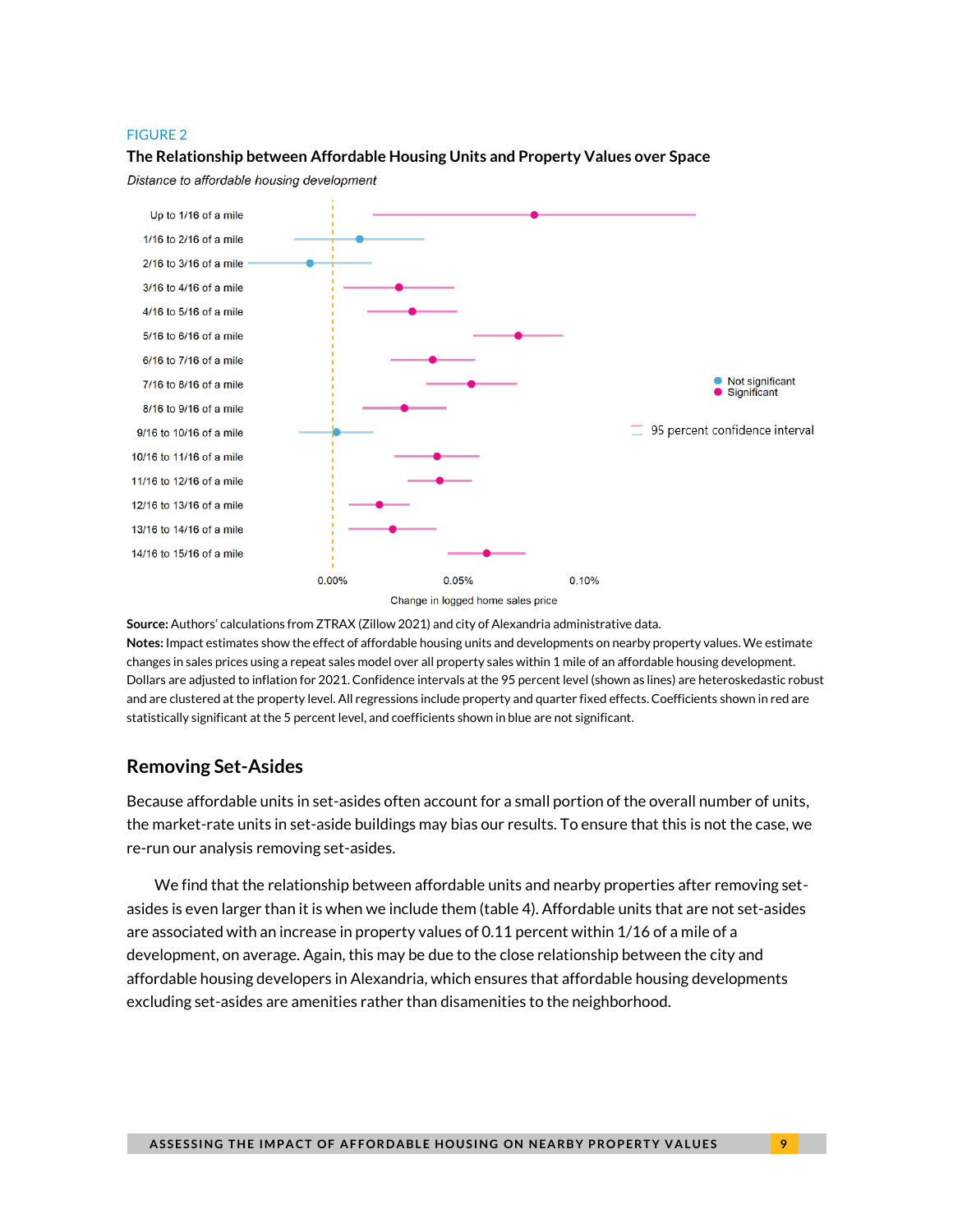#### **The Relationship between Affordable Housing and Property Values, Removing Set-Asides**

*Average treatment effects for affordable housing on property values within 1/16 of a mile of a development*

|                               | In sales price |
|-------------------------------|----------------|
| Affordable housing units that | $0.11\%***$    |
| were not set-asides           | (0.03%)        |
| Number of observations        | 57.998         |
| Adjusted R-squared            | 0.460          |

**Source:** Authors' calculations from ZTRAX (Zillow 2021) and city of Alexandria administrative data.

**Notes:** Impact estimates show the effect of affordable housing units and developments on nearby property values. We estimate changes in sales prices using a repeat sales model over all property sales within 1 mile of an affordable housing development. Dollars are adjusted to inflation for 2021. Standard errors (listed in parentheses) are heteroskedastic robust and are clustered at the property level. All regressions include property and quarter fixed effects. \*\*\*p<0.01; \*\*p<0.05; \* p<0.10.

# **Variation by Census Tract Income Level**

Previous literature has found that affordable housing in higher-income neighborhoods has a different effect on nearby property values than does affordable housing in low-income neighborhoods. To see whether this is true in Alexandria, we re-run our analysis with the treatment variable split by whether the affordable housing units were in census tracts that had household median incomes above or below the median income in Alexandria, as determined by the 2000 Census (table 5).

We find that affordable housing units in above-median-income census tracts are associated with a 0.06 percent increase in property values, and affordable housing units in below-median-income tracts are associated with a 0.17 percent increase in nearby property values. This is counter to prior findings in the literature that show that affordable housing in high-income neighborhoods reduces nearby property values. In Alexandria, affordable housing units in both higher-income and lower-income neighborhoods are associated with statistically significant increases in nearby property values.

#### TABLE 5

### **The Relationship between Affordable Housing and Property Values, Split by Household Median Income in Census Tract of Affordable Housing Development**

|                                                | In sales price |
|------------------------------------------------|----------------|
| Affordable housing units in census tracts with | 0.17%          |
| household median incomes below the median      | $(0.101\%)$    |
| Affordable housing units in census tracts with | $0.06\%***$    |
| household median incomes above the median      | (0.03%)        |
| Number of observations                         | 57.998         |
| Adjusted R-squared                             | 0.460          |

**Source:** Author calculations from ZTRAX (Zillow 2021), city of Alexandria administrative data, and the 2000 Census.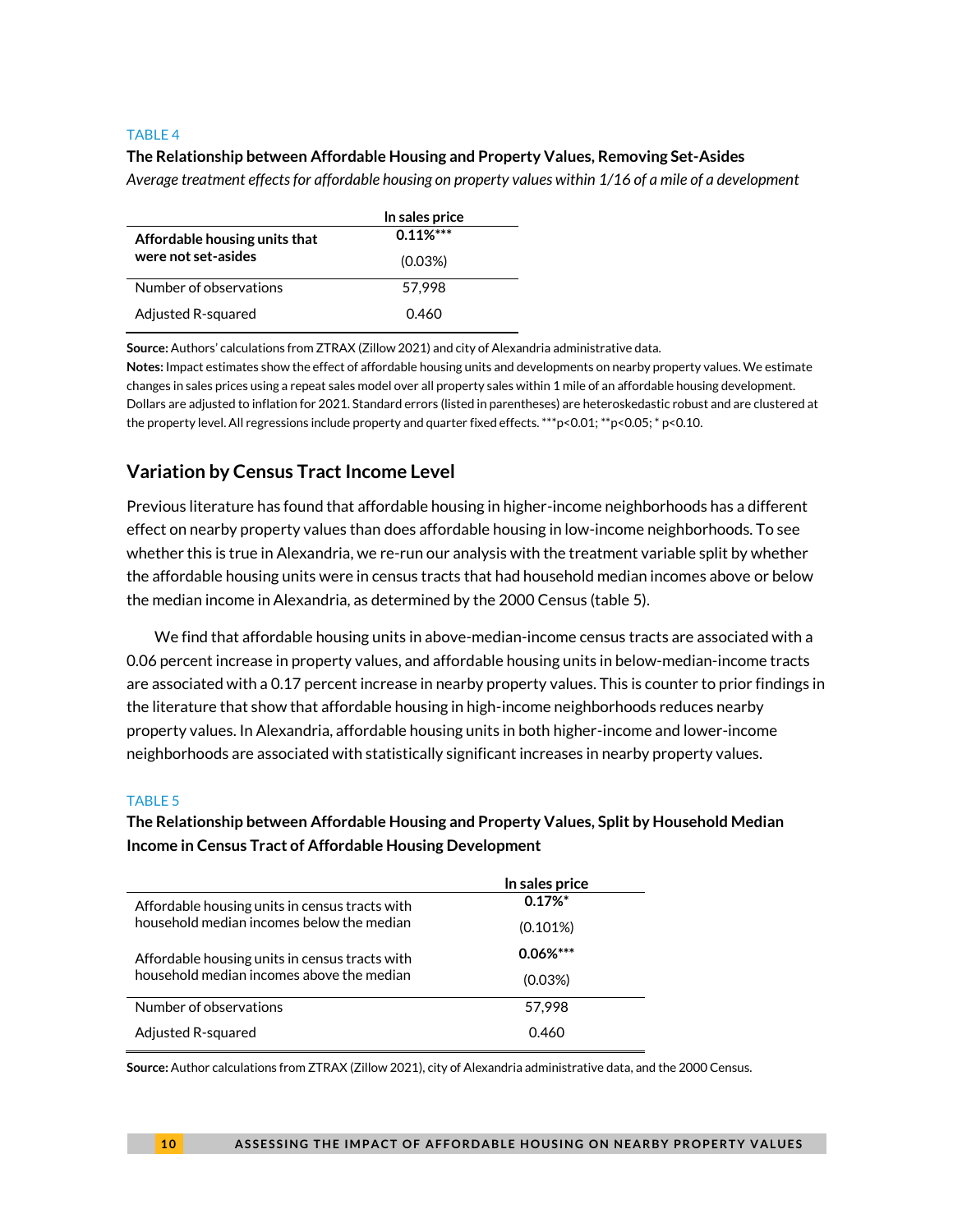### **Other Robustness Checks**

We run a number of additional regressions to ensure that our results are robust to various specifications and models. This includes using alternative treatment radii and alternative comparison group radii, as well as including a five-year development window for each opening date.

Specifically, we estimate the relationship between affordable housing developments and property values located within 1/16 of a mile of the development—our preferred specification, since effects are likely very localized—but also within 1/8 of a mile, 1/4 of a mile, and 1/2 of a mile. We also estimate the relationship between properties within 1/8 of a mile, controlling for those between 1/8 of a mile and 1/2 of a mile, in case there are spillover or displacement effects within that distance. In other words, we compare changes in property values within 1/8 of a mile with changes in property values farther than 1/2 a mile from the development.

Table 6 shows the results of these robustness checks. The findings are consistent throughout and follow theory (i.e., they are positive and significant and generally decline with distance), showing that our results are robust to these alternative specifications.

#### TABLE 6

#### **Robustness Check Results for Varying Distances**

*In sales price, by varying distances from an affordable housing development*

|                          | $1/16$ of a<br>mile (main<br>model) | $1/8$ of a<br>mile | $1/4$ of a<br>mile | $1/2$ of a<br>mile | $1/8$ of a mile,<br>controlling for 1/8<br>to 1/2 of a mile |
|--------------------------|-------------------------------------|--------------------|--------------------|--------------------|-------------------------------------------------------------|
| Affordable housing units | $0.09\%***$                         | $0.03\%**$         | $0.01\%$ **        | $0.03\%***$        | $0.02\%$ <sup>*</sup>                                       |
|                          | (0.03%)                             | $(0.01\%)$         | (0.007%)           | $(0.004\%)$        | (0.01%)                                                     |
| <b>Observations</b>      | 57.998                              | 57.998             | 57.998             | 57.998             | 57.998                                                      |
| R-squared                | 0.460                               | 0.460              | 0.460              | 0.461              | 0.461                                                       |

**Source:** Authors' calculations from ZTRAX (Zillow 2021) and city of Alexandria administrative data.

**Notes:** Impact estimates show the effect of affordable housing units and developments on nearby property values. We estimate changes in sales prices using a repeat sales model over all property sales within 1 mile of an affordable housing development. Dollars are adjusted to inflation for 2021. Standard errors (listed in parentheses) are heteroskedastic robust and are clustered at the property level. All regressions include property and quarter fixed effects. \*\*\*p<0.01; \*\*p<0.05; \* p<0.10.

We also undertake robustness checks where we control for a five-year window around the opening of the affordable housing development to account for anticipatory effects and any construction effects that are likely to have a short-term impact on nearby properties (table 7). These results are again consistent and actually larger than our main results, suggesting that controlling for this predevelopment window and move-in period correlates affordable housing developments with even larger increases in nearby property values.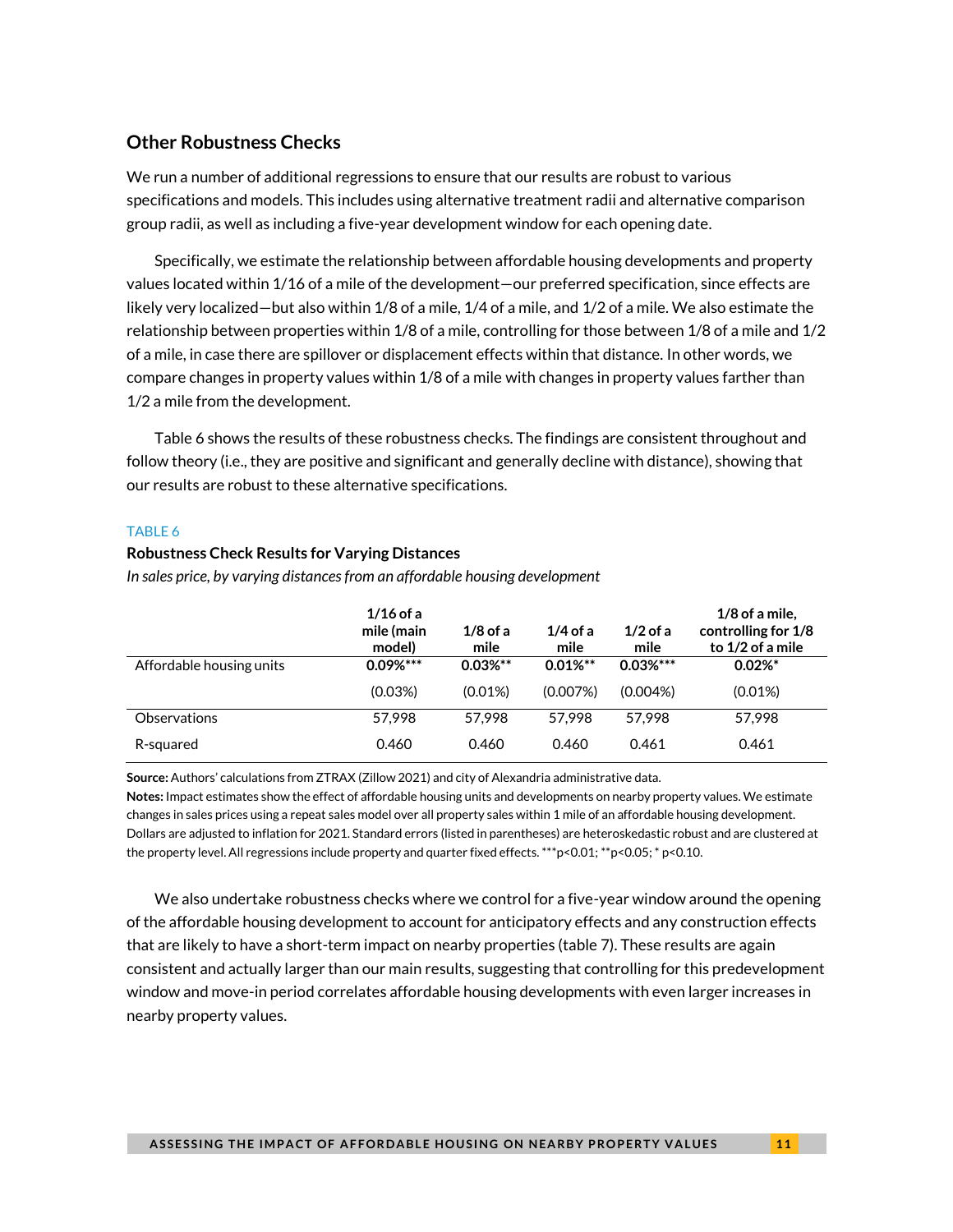**Robustness Check Results, Varying Distances and Controlling for a Five-Year Development Window** *In sales price, by varying distances from an affordable housing development*

|                                                         | $1/16$ of a<br>mile (main<br>model) | $1/8$ of a<br>mile | $1/4$ of a<br>mile | $1/2$ of a<br>mile | $1/8$ of a mile,<br>controlling for 1/8<br>to 1/2 of a mile |
|---------------------------------------------------------|-------------------------------------|--------------------|--------------------|--------------------|-------------------------------------------------------------|
| Effects controlling for five-year<br>development window | $0.16\%***$                         | $0.03%$ *          | 0.02%              | $0.04\%***$        | 0.03%                                                       |
|                                                         | (0.044%)                            | (0.018%)           | $(0.010\%)$        | (0.005%)           | (0.018%)                                                    |
| Five-year development window                            | $0.20\%***$                         | $-0.01%$           | $-0.01%$           | 0.003%             | $-0.01%$                                                    |
|                                                         | (0.047%)                            | (0.009%)           | (0.005%)           | (0.003%)           | (.009%)                                                     |
| Observations                                            | 57.998                              | 57.998             | 57.998             | 57.998             | 57.998                                                      |
| R-squared                                               | 0.460                               | 0.460              | 0.460              | 0.461              | 0.461                                                       |

**Source:** Authors' calculations from ZTRAX (Zillow 2021) and city of Alexandria administrative data.

**Notes:** Impact estimates show the effect of affordable housing units and developments on nearby property values. We estimate changes in sales prices using a repeat sales model over all property sales within 1 mile of an affordable housing development. Dollars are adjusted to inflation for 2021. Standard errors (listed in parentheses) are heteroskedastic robust and are clustered at the property level. All regressions include property and quarter fixed effects. \*\*\*p<0.01; \*\*p<0.05; \* p<0.10.

# Conclusion

Although the impact of affordable housing on nearby property values is not the primary reason to build affordable housing, individuals often cite it as a reason to oppose such developments. This analysis adds to the current research on the topic, showing that affordable housing developments in the city of Alexandria, Virginia, not only do not reduce property values but also are associated with a small but statistically significant *increase* in values.

Alexandria's positive results overall could reflect a combination of strict requirements for design, development, maintenance, and operation of affordable housing, as well as a cadre of sophisticated local and regional developers including nonprofit housing developers working in the city's real estate market. They could also reflect ongoing oversight from local, state, federal, and private lenders and investors, as well as the city's commitment to diversity and inclusion, which helps incorporate new and preserved affordable housing developments into the fabric of Alexandria neighborhoods.

Given the known benefits of affordable housing on housing stability, access to opportunity, the economy as a whole, and the overall health of households with low incomes, these results support the development of additional affordable housing in the city of Alexandria.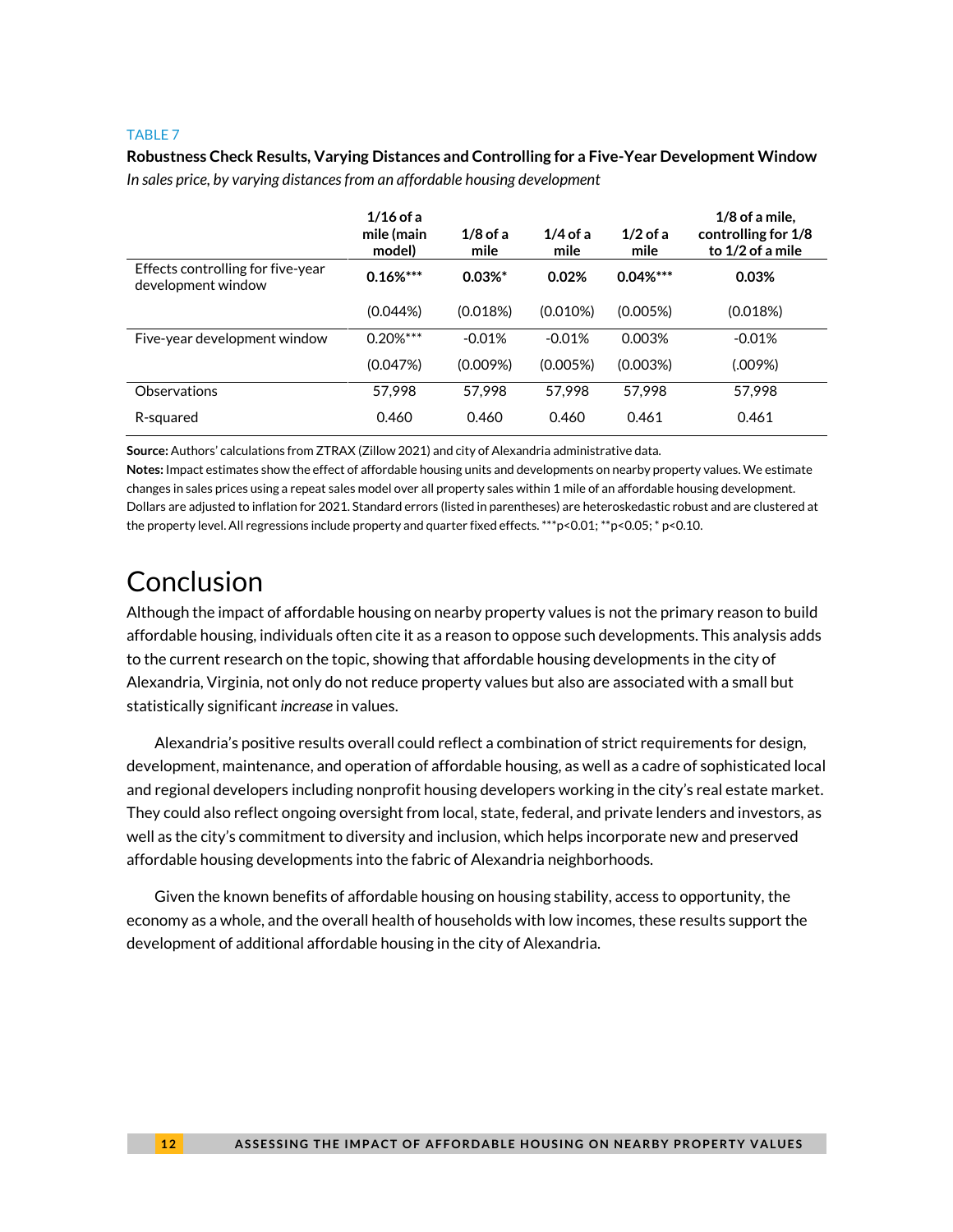# Appendix A. Supplemental Tables and Figures

### TABLE A.1

**Number of Property Sales by Distance from an Affordable Housing Development** *2000–2020*

| Distance to affordable      |                 |
|-----------------------------|-----------------|
| housing development         | Number of sales |
| 0 to $1/16$ of a mile       | 1.832           |
| $1/16$ to $2/16$ of a mile  | 7,513           |
| 2/16 to 3/16 of a mile      | 11,517          |
| 3/16 to 4/16 of a mile      | 14,637          |
| $4/16$ to $5/16$ of a mile  | 18,009          |
| $5/16$ to 6/16 of a mile    | 20,370          |
| $6/16$ to $7/16$ of a mile  | 24,334          |
| 7/16 to 8/16 of a mile      | 25,100          |
| 8/16 to 9/16 of a mile      | 24,867          |
| $9/16$ to $10/16$ of a mile | 29,251          |
| 10/16 to 11/16 of a mile    | 27,322          |
| 11/16 to 12/16 of a mile    | 28,173          |
| 12/16 to 13/16 of a mile    | 33,656          |
| 13/16 to 14/16 of a mile    | 34,964          |
| 14/16 to 15/16 of a mile    | 34,632          |
| 15/16 to 1 mile             | 36.050          |

**Source:** Authors' calculations from ZTRAX (Zillow 2021) and city of Alexandria administrative data. Sales above \$10 million are excluded from this analysis.

**Notes:** The number of sales includes homes located between the distances shown in the first column, not for all sales between the affordable housing development and the larger distance.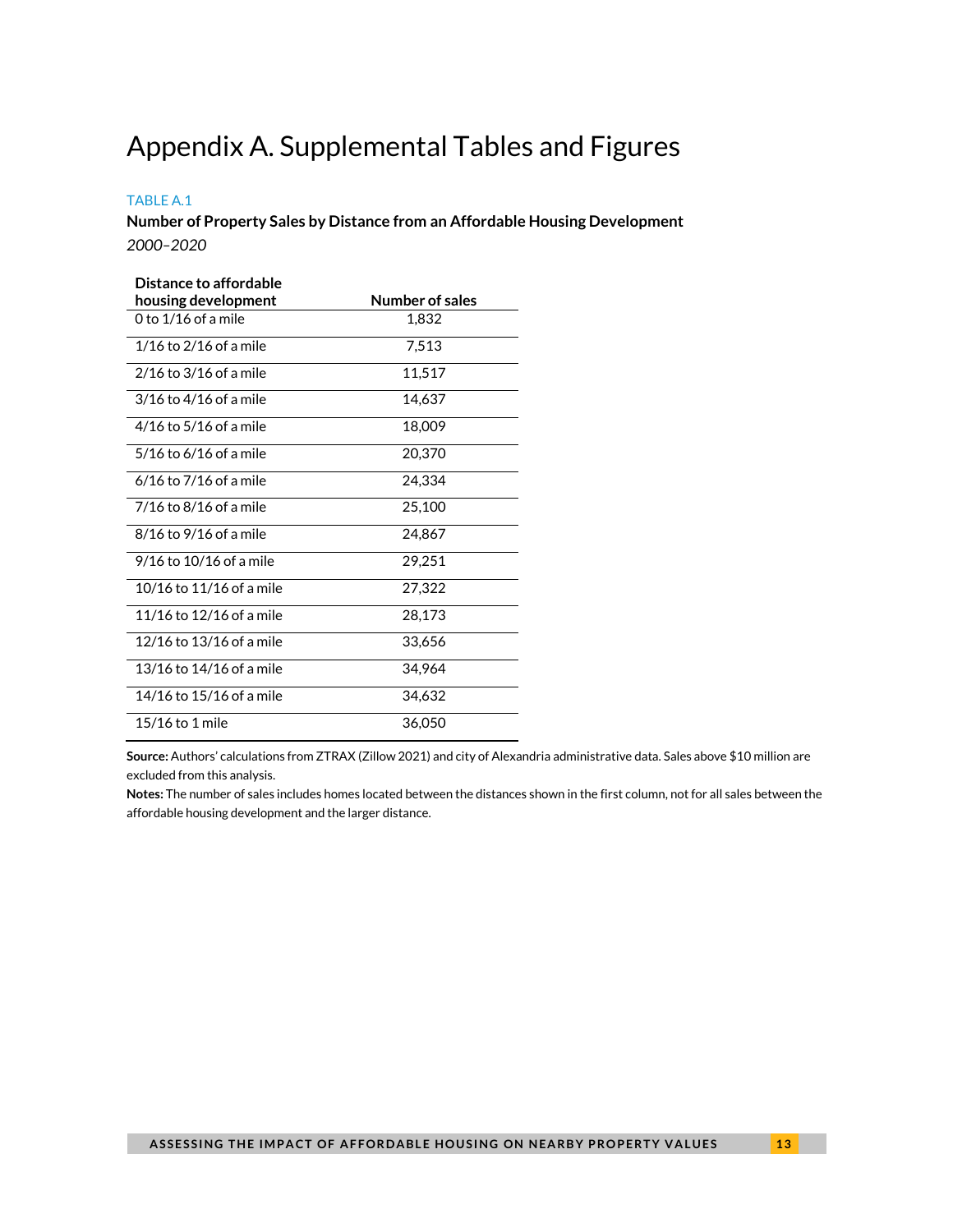#### TABLE A.2

### **Descriptive Statistics of Property Sales by Distance** *2000 and 2020*

|                             | Minimum  | Mean      | <b>Median</b> | Maximum     | Count |
|-----------------------------|----------|-----------|---------------|-------------|-------|
| Within 1 mile, 2000         | \$2,040  | \$337.126 | \$297.320     | \$4,784,986 | 2.944 |
| Within 1 mile, 2020         | \$1.268  | \$605.314 | \$527.043     | \$5,035,610 | 4.525 |
| Within 1/16 of a mile, 2000 | \$70.598 | \$276.443 | \$289.139     | \$502.031   | 45    |
| Within 1/16 of a mile, 2020 | \$59.071 | \$672,892 | \$641.845     | \$3,913,686 | 68    |

**Source:** Authors' calculations from ZTRAX (Zillow 2021) and city of Alexandria administrative data. Sales above \$10 million are excluded from this analysis.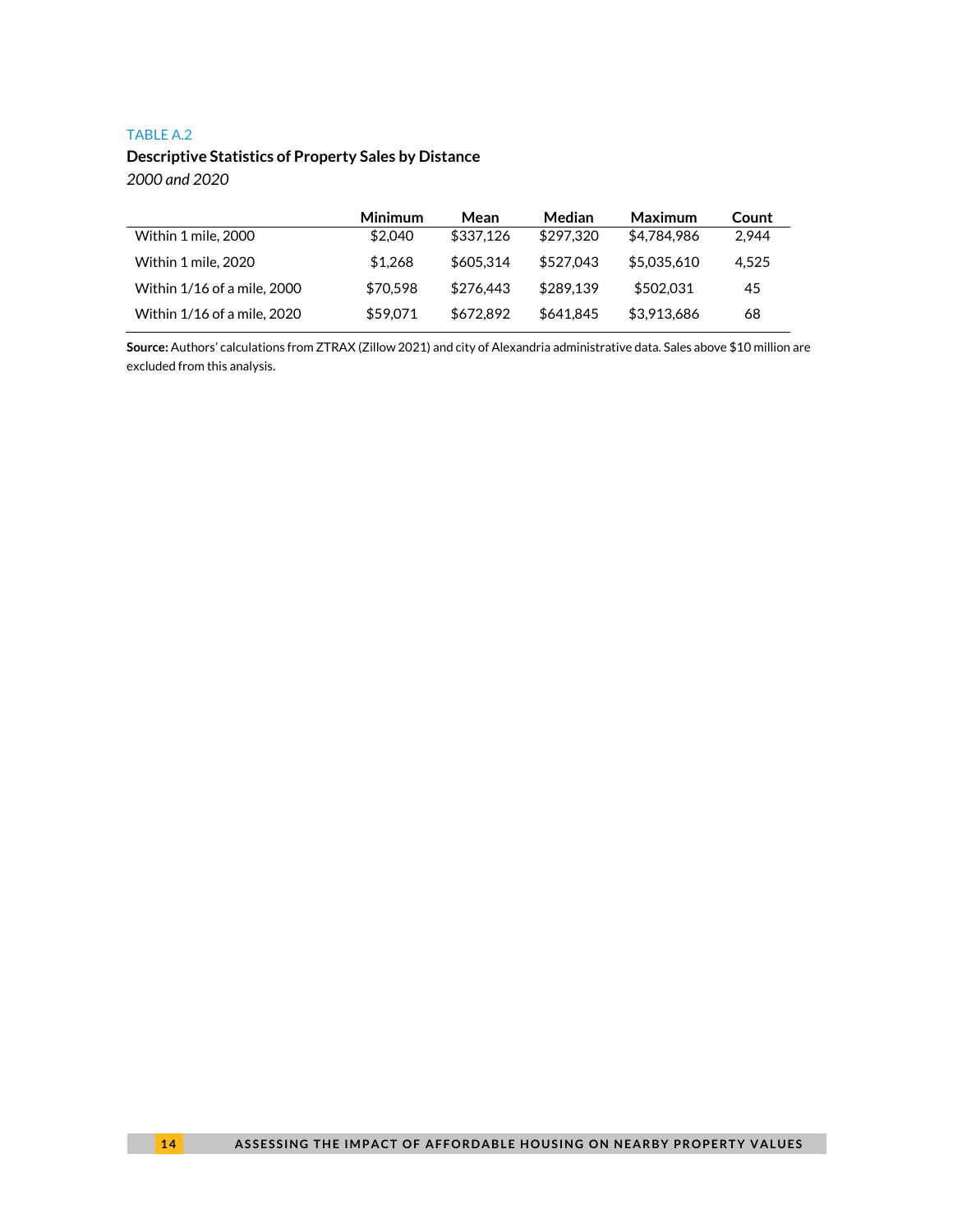# Notes

- <sup>1</sup> Urban Institute presentation with a city council from a midsized Southern city.
- <sup>2</sup> [Office](https://www.alexandriava.gov/uploadedFiles/housing/info/2017MarketAffordableReport_UpdatedJune2017.pdf) of Housing, City of Alexandria.
- $3$  Authors' discussion with local leaders and developers.

# References

- Andersson[, Fredrik,](https://www.nber.org/people/fredrik_andersson) [John C. Haltiwanger,](https://www.nber.org/people/john_haltiwanger) [Mark J. Kutzbach,](https://www.nber.org/people/mark_kutzbach) [Giordano E. Palloni,](https://www.nber.org/people/fugt6) [Henry O. Pollakowski,](https://www.nber.org/people/henry_pollakowski) and [Daniel](https://www.nber.org/people/daniel_weinberg)  [H. Weinberg](https://www.nber.org/people/daniel_weinberg). 2016. "[Childhood Housing and Adult Earnings: A Between-Siblings Analysis of Housing Vouchers](https://www.nber.org/papers/w22721)  [and Public Housing](https://www.nber.org/papers/w22721)." Working Paper 22721. Cambridge, MA: National Bureau of Economic Research.
- Altali, Wael, Jonathan Hillman, and Sarah Tekleab. 2017. *Assessing Affordable Housing Availability and its Effects on Employers' Ability to Recruit and Retain Employees in Greater Boston*. Boston: Northeastern University and Massachusetts Housing Partnership.
- Center for Housing Policy. 2009. *Don't Put it Here!: Does Affordable Housing Cause Nearby Property Values to Decline?*  Washington, DC: Center for Housing Policy.
- Chakrabarti, Ritashree, and Junfu Zhang. 2014. "Unaffordable Housing and Local Employment Growth: Evidence from California Municipalities." *Urban Studies* 52 (6): 1134–51.
- Cunningham, Mary, and Graham MacDonald. 2012. *[Housing as a Platform for Improving Education Outcomes among](https://center4affordablehousing.org/wp-content/uploads/2019/03/412554-Housing-as-a-Platform-for-Improving-Education-Outcomes-among-Low-Income-Children.pdf)  [Low-Income Children](https://center4affordablehousing.org/wp-content/uploads/2019/03/412554-Housing-as-a-Platform-for-Improving-Education-Outcomes-among-Low-Income-Children.pdf)*. Washington, DC: What Works Collaborative.
- Diamond, Rebecca, and Timothy McQuade. 2019. "Who Wants Affordable Housing in their Backyard? An Equilibrium Analysis of Low-Income Property Development." *Journal of Political Economy* 127 (3).
- Ellen, Ingrid Gould, Michael H. Schill, Amy Ellen Schwartz, and Ioan Voicu. 2007. "Does Federally Subsidized Rental Housing Depress Neighborhood Property Values?" *Journal of Policy Analysis and Management: The Journal of the Association for Public Policy Analysis and Management* 26 (2): 257–80.
- Fischer, Will. 2015. *[Research Shows Housing Vouchers Reduce Hardship and Provide Platform for Long-Term Gains](https://www.cbpp.org/research/housing/research-shows-housing-vouchers-reduce-hardship-and-provide-platform-for-long-term)  [among Children](https://www.cbpp.org/research/housing/research-shows-housing-vouchers-reduce-hardship-and-provide-platform-for-long-term)*. Washington, DC: Center on Budget and Policy Priorities.
- Galster, George. 2002. "A Review of Existing Research on the Effects of Federally Assisted Housing Programs on Neighboring Residential Property Values." Detroit: Wayne State University.
- Jeffrey Lubell, Rosalyn Crain, and Rebecca Cohen. 2007. *Framing the Issues— [the Positive Impacts of Affordable](http://citeseerx.ist.psu.edu/viewdoc/download?doi=10.1.1.370.4585&rep=rep1&type=pdf)  [Housing on Health](http://citeseerx.ist.psu.edu/viewdoc/download?doi=10.1.1.370.4585&rep=rep1&type=pdf)*. Washington, DC: Center for Housing Policy.
- Scally, Corianne Payton. 2014. "Who, Why, and How Communities Oppose Affordable Housing." Montclair, NJ: Shelterforce.
- Spillman, Brenda C., Jennifer Biess, and Graham MacDonald. 2012. *[Housing as a Platform for Improving Outcomes for](https://www.urban.org/research/publication/housing-platform-improving-outcomes-older-renters)  [Older Renters](https://www.urban.org/research/publication/housing-platform-improving-outcomes-older-renters)*. Washington, DC: Urban Institute, 2012.
- Theodos Brett, Christina Stacy, Daniel Teles, Christopher Davis, and Ananya Hariharan. 2020. *[How Does the NMTC](https://www.urban.org/research/publication/how-does-nmtc-program-affect-local-housing-markets)  [Program Affect Local Housing Markets?](https://www.urban.org/research/publication/how-does-nmtc-program-affect-local-housing-markets)* Washington, DC: Urban Institute.
- Turner, Margery Austin, Leah Hendey, Maya Brennan, Peter Tatian, Kathryn Reynolds, Aaron Shroyer, Sarah Strochak, Martha Fedorowicz, Steven Martin, and Yipeng Su. 2019. *[Meeting the Washington Region'](https://www.urban.org/research/publication/meeting-washington-regions-future-housing-needs)s Future [Housing Needs](https://www.urban.org/research/publication/meeting-washington-regions-future-housing-needs)*. Washington, DC: Urban Institute.
- Woo, Ayoung, Kenneth Joh, and Shannon Van Zandt. 2016. "Unpacking the Impacts of the Low-Income Housing Tax Credit Program on Nearby Property Values." *Urban Studies* 53 (12): 2488–510.
- Zillow. 2021. Zillow Transaction and Assessment Dataset (ZTRAX)[. http://www.zillow.com/ztrax.](http://www.zillow.com/ztrax)